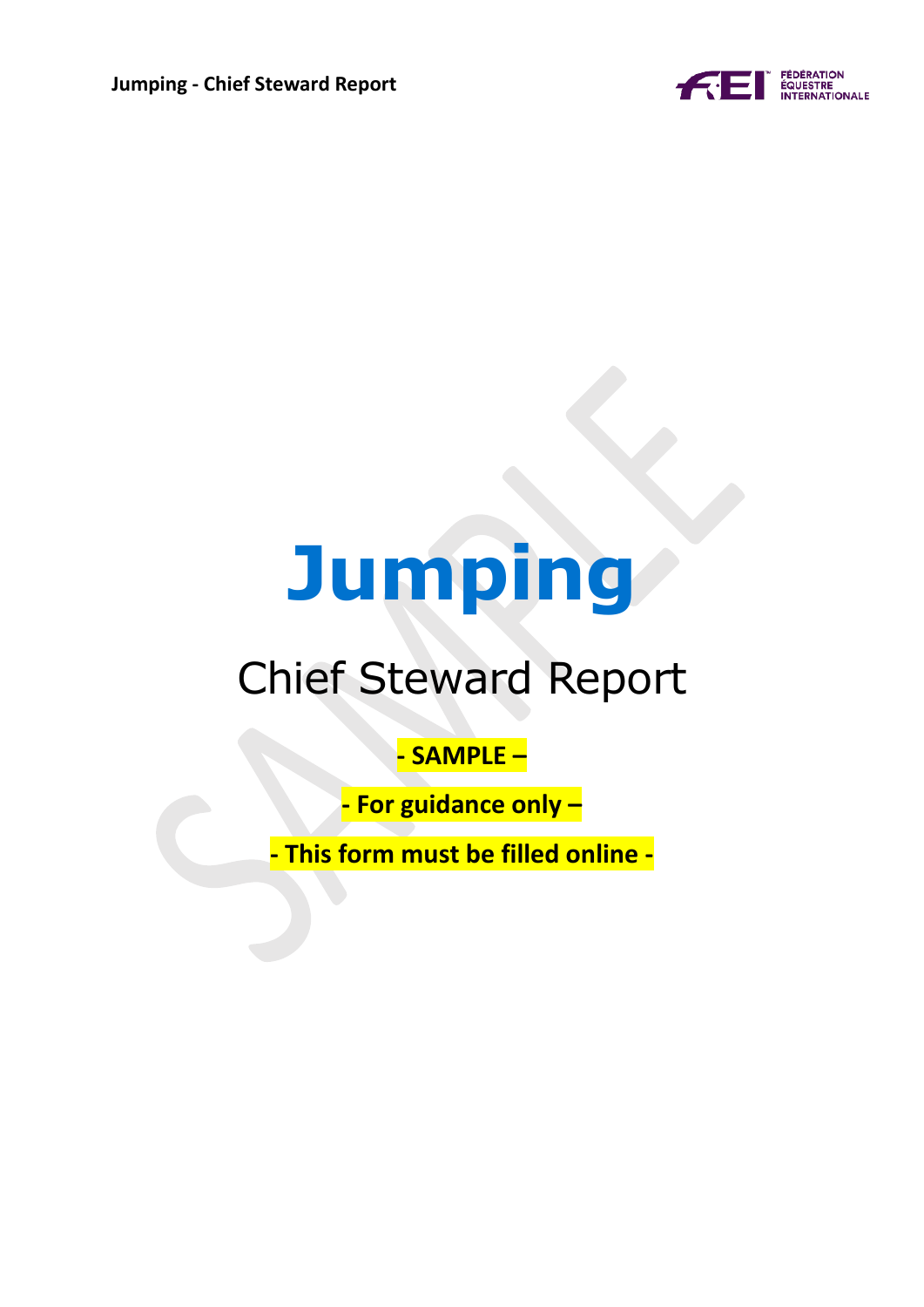

## Contents

| 9. |  |
|----|--|
|    |  |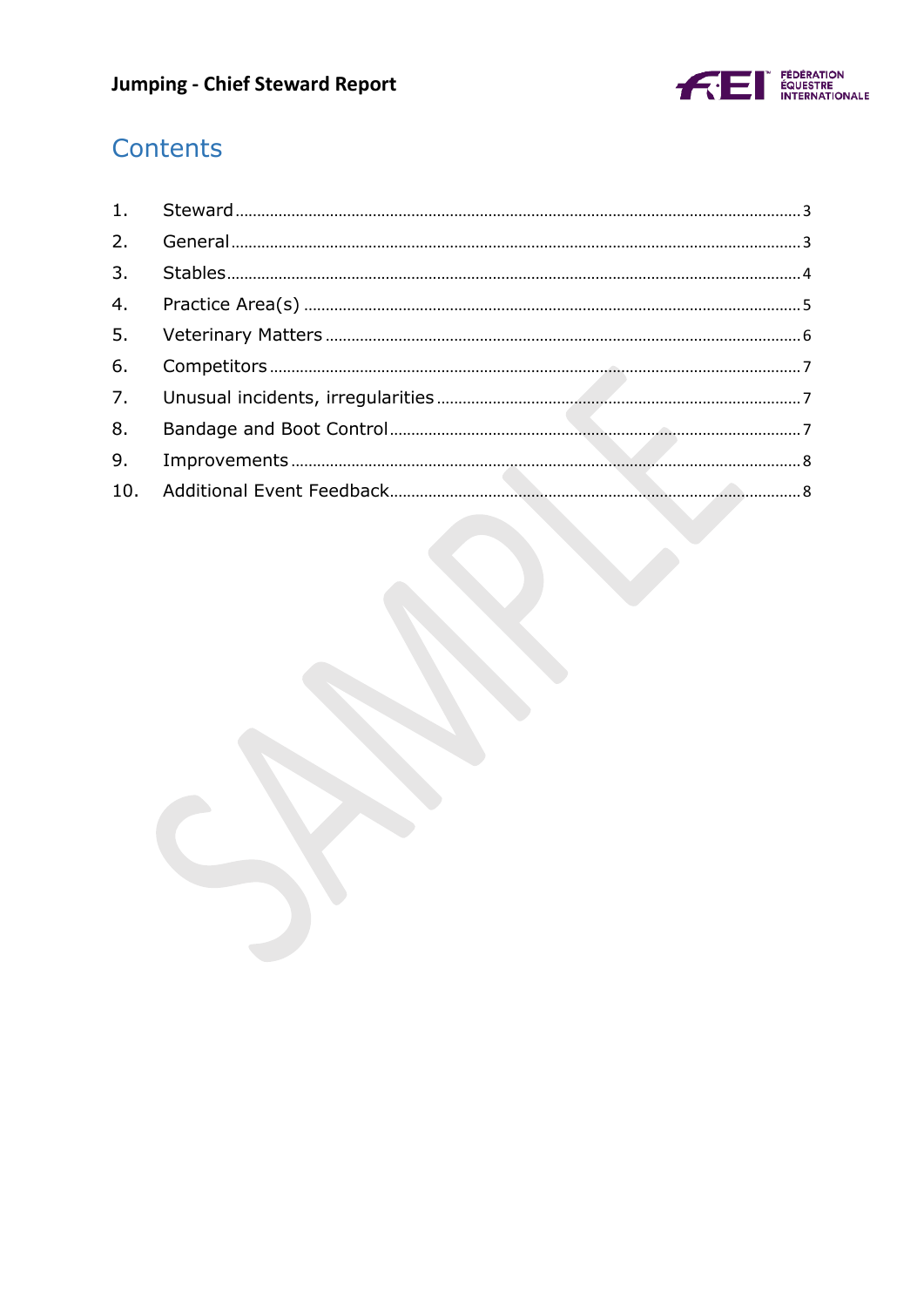

#### <span id="page-2-0"></span>**1. Steward**

- Were all the FEI Stewards paid the per diem of minimum EUR 120 per day per person? (YES/NO)
- Were all the FEI Stewards provided accommodation in a minimum  $3*$ hotel including breakfast? (YES/NO)
- Stable Manager
- Members of stewarding team assigned to practice arena
- Please confirm that the assistant stewards approved in the FEI Schedule were those that officiated at the event:

| <b>FEI ID</b> | <b>Complete Name</b> | <b>Officiating</b> | <b>Replaced by</b> |
|---------------|----------------------|--------------------|--------------------|
| XXXXXXX       | XXXXXXXXXXXX         | <b>No</b>          | XXXXXXXXXX         |
| XXXXXXX       | XXXXXXXXXXX          | Yes                | XXXXXXXXXX         |

- Timetable for rotation of FEI Stewards. (Upload file(s))
- Additional Comments

#### <span id="page-2-1"></span>**2. General**

- Were you a member of the Organising Committee? (YES/NO)
- If no, did you have sufficient contact with the OC? (YES/NO)
- Was there a good communication system between you and the OC Secretariat, Ground Jury, Veterinarian, Technical Delegate? (YES/NO)
- Please describe system used: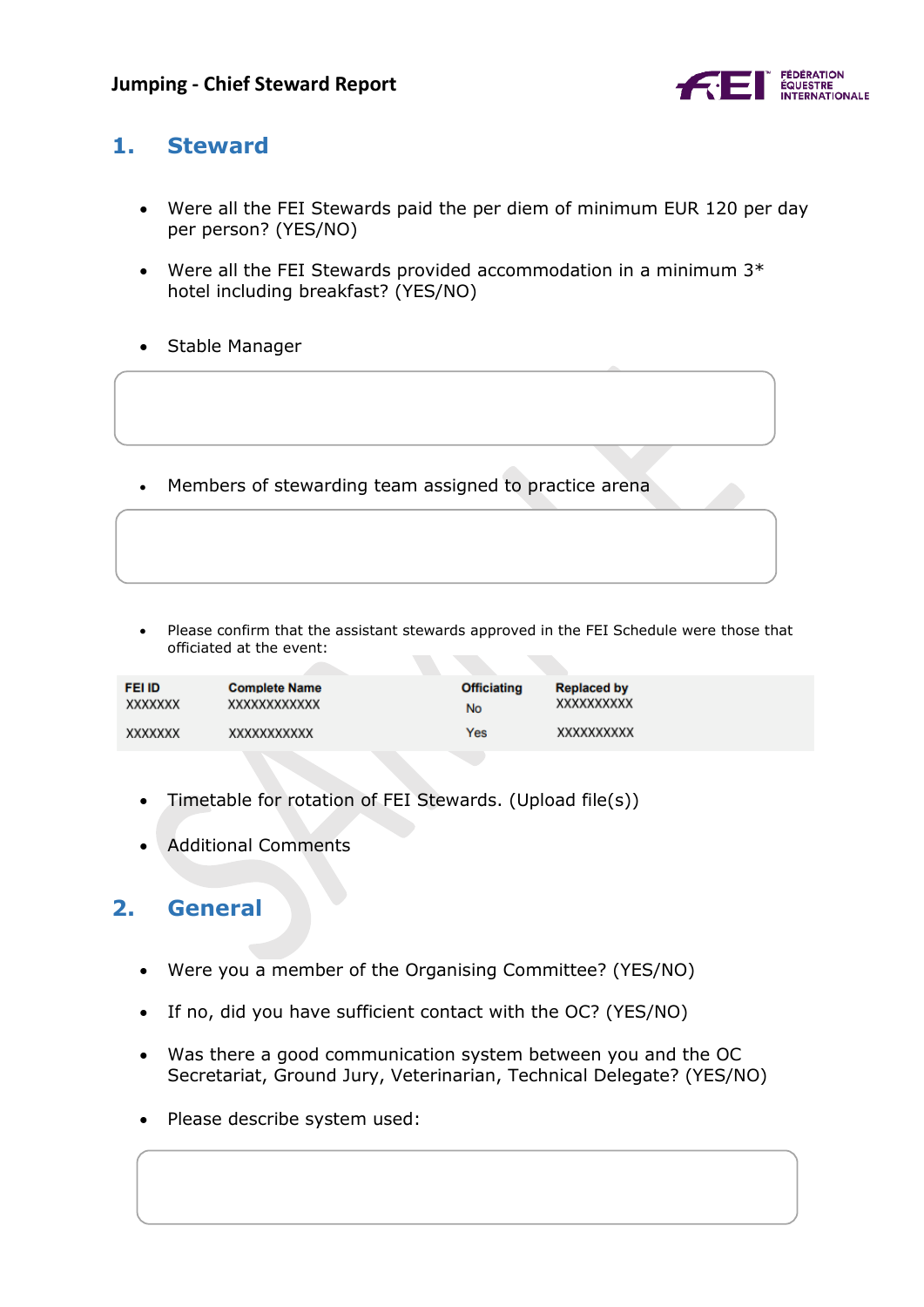

Additional comments:

#### <span id="page-3-0"></span>**3. Stables**

- Were the stables clean upon arrival of horses? (YES/NO)
- Were the stables clean upon arrival of horses? (YES/NO)
- Was the bedding new upon arrival of horses? (YES/NO)
- Did the stables meet the FEI rules? (YES/NO)
- Were the stables well ventilated? (YES/NO)
- Did the stables meet the minimum size requirement (3m x 3m)? (YES/NO)
- Were there sufficient emergency exits? (YES/NO)
- Were there NON-SMOKING signs and effective controls? (YES/NO)
- Were fire extinguishers present in the stabling area? (YES/NO)
- Please indicate if there were other fire precautions and what kind:
- How many permanent boxes were there?
- How many temporary boxes?
- Was a provisional list of allocated stables drawn up by the OC? (YES/NO)
- Who was in charge of "stable stewarding"
	- o Special stewards? (YES/NO)
	- o Practice arena stewards (in rotation)? (YES/NO)
- Were there isolated boxes for MCP? (YES/NO)
- Where there adequate facilities provided for MCP Control? (YES/NO)
- Have you any special remarks or suggestions regarding stables?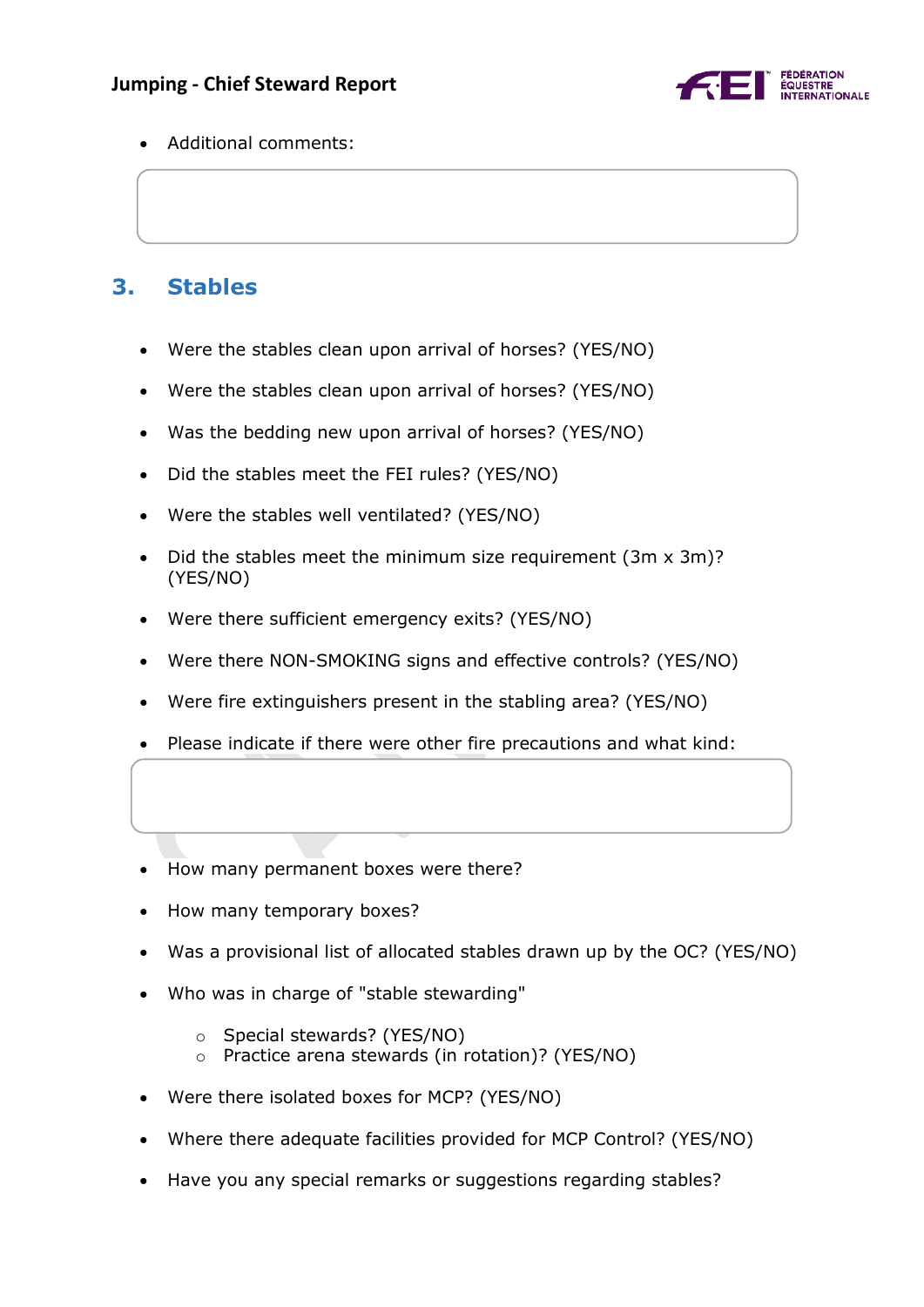

- Please upload the sketch of stable and general area:
- Additional comments:

#### <span id="page-4-0"></span>**4. Practice Area(s)**

- Was there more than one area used for schooling? (YES/NO)
- Which special practice areas were there? (Driving, Eventing...)
- Was the footing adequate? (YES/NO)
- Type of footing used
- Were the obstacles adequate in the training area(s)? (YES/NO)
- Was there a lunging place? (YES/NO)
- Was there a grazing area? (YES/NO)
- Was the main arena used for schooling? (YES/NO)
- Were there directions and timetables established for use of the practice arena? (YES/NO)
- Did you establish a timetable for rotation of stewards? (YES/NO)
- Did the show timetable allow ample opportunity for Athletes to exercise their horses under Steward's supervision at least 30 minutes each day outside of the competition warm-up period? (YES/NO)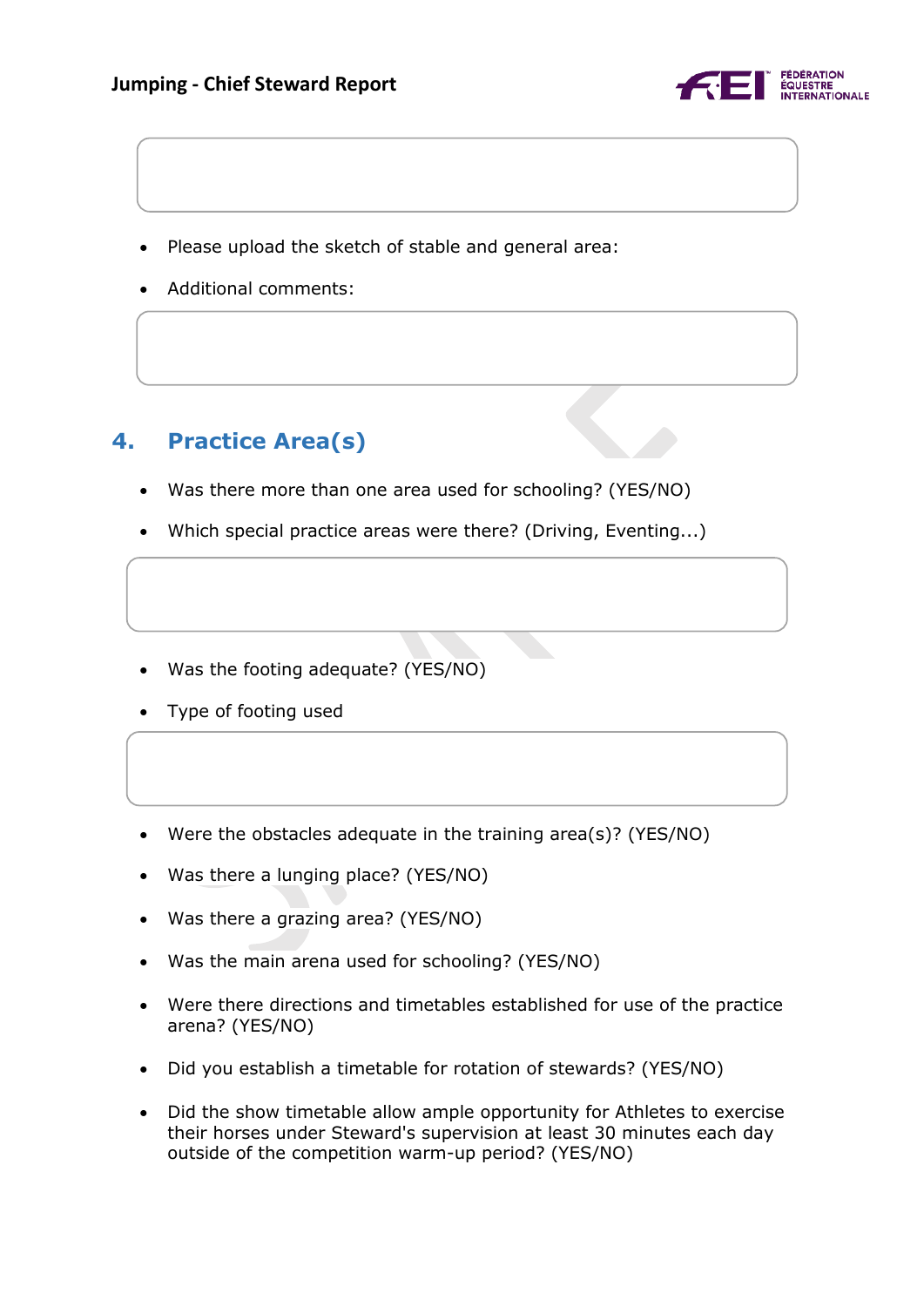

- Were there any precautions organised for emergency? (Doctor, transport facilities, box ambulance, screen, etc) (YES/NO)
- Describe route and controls from stables to practice arena and main arena?
- Was a Member of the Ground Jury appointed to help supervise the practice arena (for events outside Group I & II)? (YES/NO)
- Have you any special remarks or suggestions regarding Practice Arena(s):
- Timetable for Practice Arenas (Upload file(s))

#### <span id="page-5-0"></span>**5. Veterinary Matters**

- Was the area for the horse inspection suitable for presentation of the horses (flat, firm, non-slippery surface)? (YES/NO)
- Was the footing suitable for this inspection? (YES/NO)
- Type of footing used:
- Was the organisation of the horse inspection adequate? (YES/NO)
- Was there a good relation between you and the Veterinary Delegate / Veterinary Commission? (YES/NO)
- Was a coordination meeting arranged with the Veterinary Delegate / Veterinary Commission? (YES/NO)
- Additional Comments: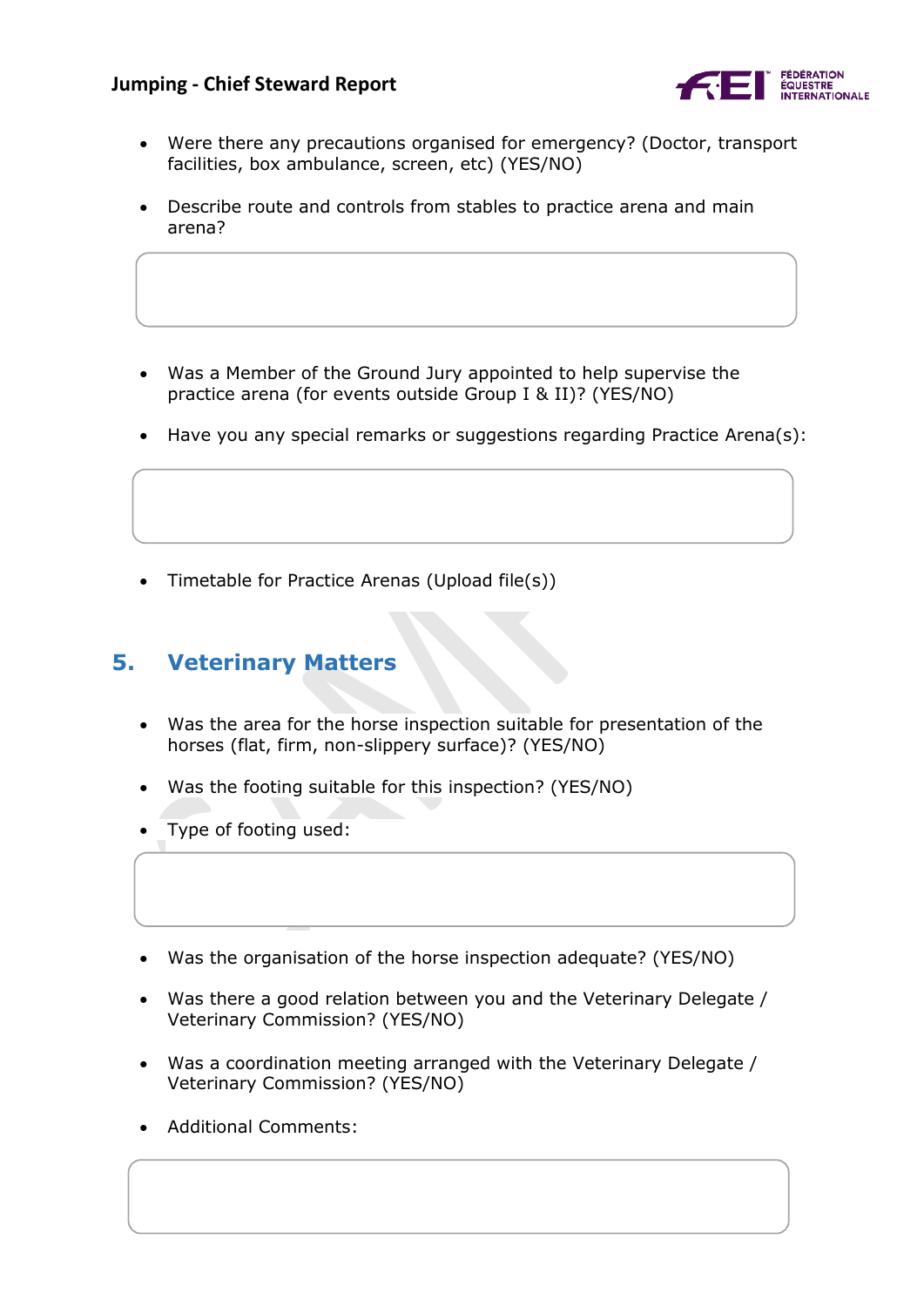

#### <span id="page-6-0"></span>**6. Competitors**

- Did you give written general information to competitors, Chefs d'Equipe? (YES/NO)
- Did you have to report any incidents to the Ground Jury? (YES/NO)
- Did you have to lodge any complaints? (YES/NO)
- Did you have a supply of yellow cards? (YES/NO)
- Were FEI Regulations relating to use of logos respected by riders/drivers? (YES/NO)
	- o *The Chief Steward is responsible for ensuring that before allowing riders/drivers to compete the sponsor logos are within the limitations laid down in FEI General Regulations Art. 135. Riders/Drivers not complying with Art. 135 will be reported to the Ground Jury and will not be permitted to compete until the use of the sponsor logo is in compliance with this article.*
- Additional Comments:

#### <span id="page-6-1"></span>**7. Unusual incidents, irregularities**

- Were there any cases of blood on the flanks of any horses? (YES/NO)
- Were there any Yellow Cards issued? (YES/NO)
- Additional Comments:

#### <span id="page-6-2"></span>**8. Bandage and Boot Control**

 Was the mandatory bandage and boot control carried out by the stewarding team on all horses during the Grand Prix (including FEI Wold Cup™ Jumping qualifying competition), the FEI Nations Cup and the Derby? (YES/NO)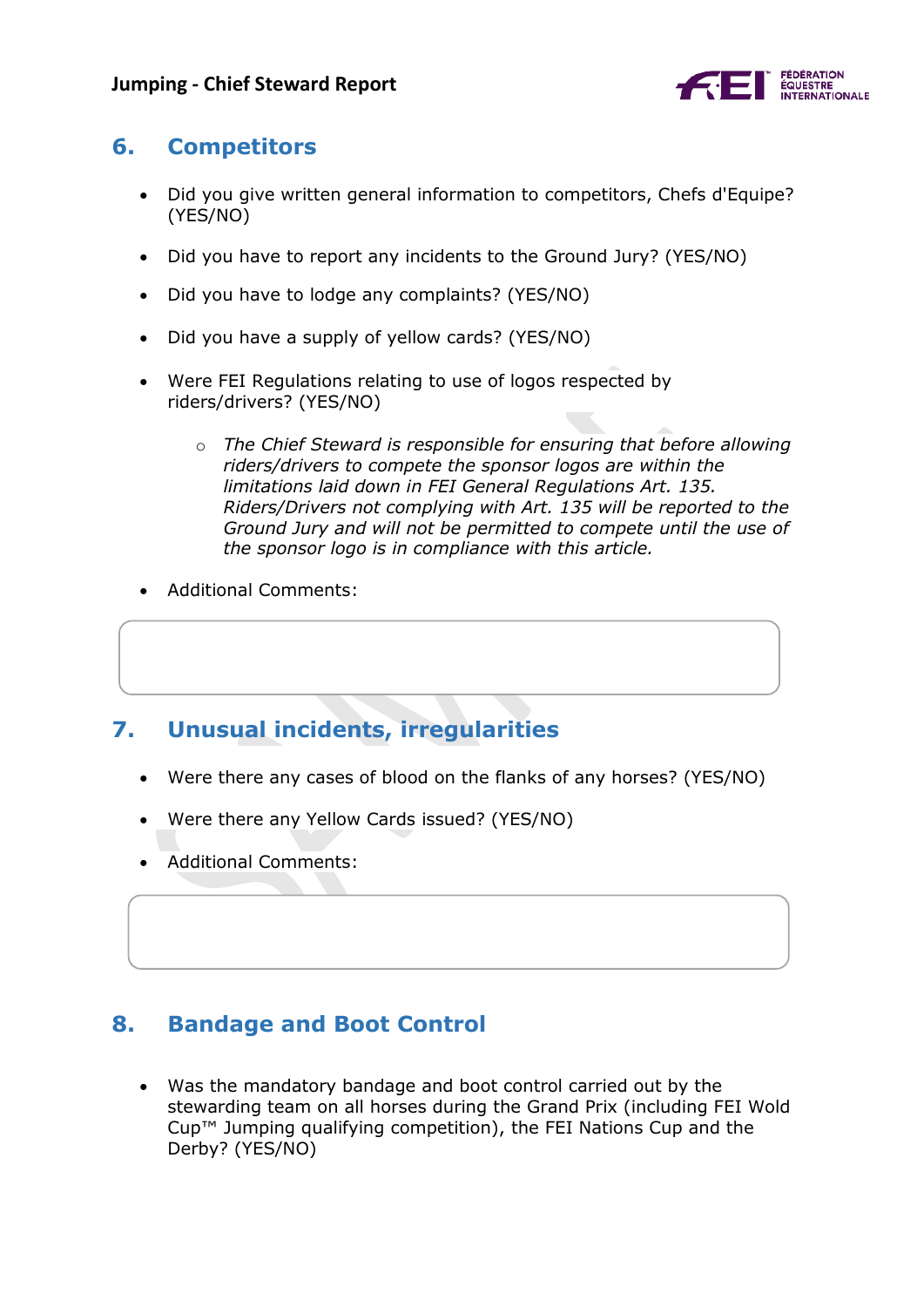

- Was the pre-competition hind boot control in the practice arena carried out on all horses during the Grand Prix (including FEI Wold Cup™ Jumping qualifying competition), the FEI Nations Cup, the Derby or the competition with the highest prize money? (YES/NO)
- Has the FEI Veterinarian Delegate been notified regarding these controls? (YES/NO)
- Was a post-competition bandage and boot control carried out during any other competitions? (YES/NO)¨
- Was a pre-competition hind boot control in the practice arena carried out during any other competitions? (YES/NO)
- Did you encounter any problems with the pre-competition hind boot control(s) in the practice arena? (YES/NO)
- For how many FEI competitions was bandage and boot control carried out?
- On how many mandatory competitions (Grand Prix, Nations Cup Competition, etc.) was bandage and boot control carried out by the stewarding team on all horses?
- Additional Comments:

#### <span id="page-7-0"></span>**9. Improvements**

- Do you have any suggestions or recommendations for future improvements to the event? (YES/NO)
- Have you already discussed with the organising committee about any future improvements to the event?
- Please indicate any other comments or remarks you may have:

#### <span id="page-7-1"></span>**10. Additional Event Feedback**

Was there proper control of entry into?